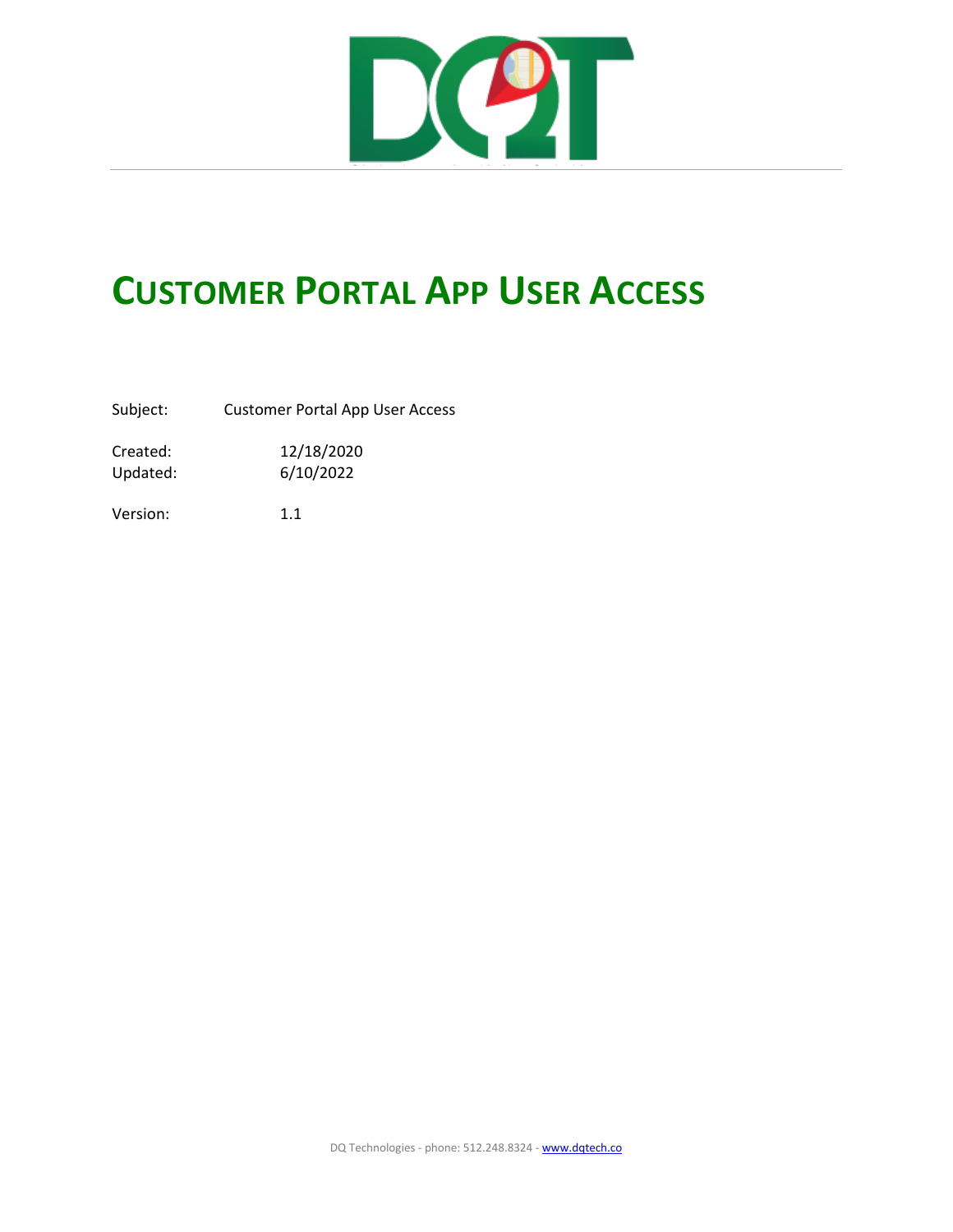

## **Creating and Approving a Customer Portal App User**

- The customer will need to download and install the app from the Google Play Store or the Apple App Store
- Once downloaded and installed they will need to open the App and select Register

| Email            |  |
|------------------|--|
| Password         |  |
| Remember Me      |  |
|                  |  |
| <b>LOGIN</b>     |  |
| <b>REGISTER</b>  |  |
| Forgot password? |  |

• They will be prompted to enter in the information related to who they are, what customer they are associated to and which location they typically associated with. (*the field listed as Account Number can be used to enter the customer number or customer name*)

| Full Name             |
|-----------------------|
| Email                 |
| Mobile Phone          |
| <b>Account Number</b> |
| Branch/Location       |
| <b>SIGN UP</b>        |
| <b>SIGN IN</b>        |

- After the customer registers for access to the Customer Portal App, their request for access will need to be approved before they will be able to log into the application. User approval is done via DQTech.Net – [https://dqtech.net](https://dqtech.net/)
- Open the main website menu, three lines located in the top, left-hand corner of the screen.
- Select the Settings option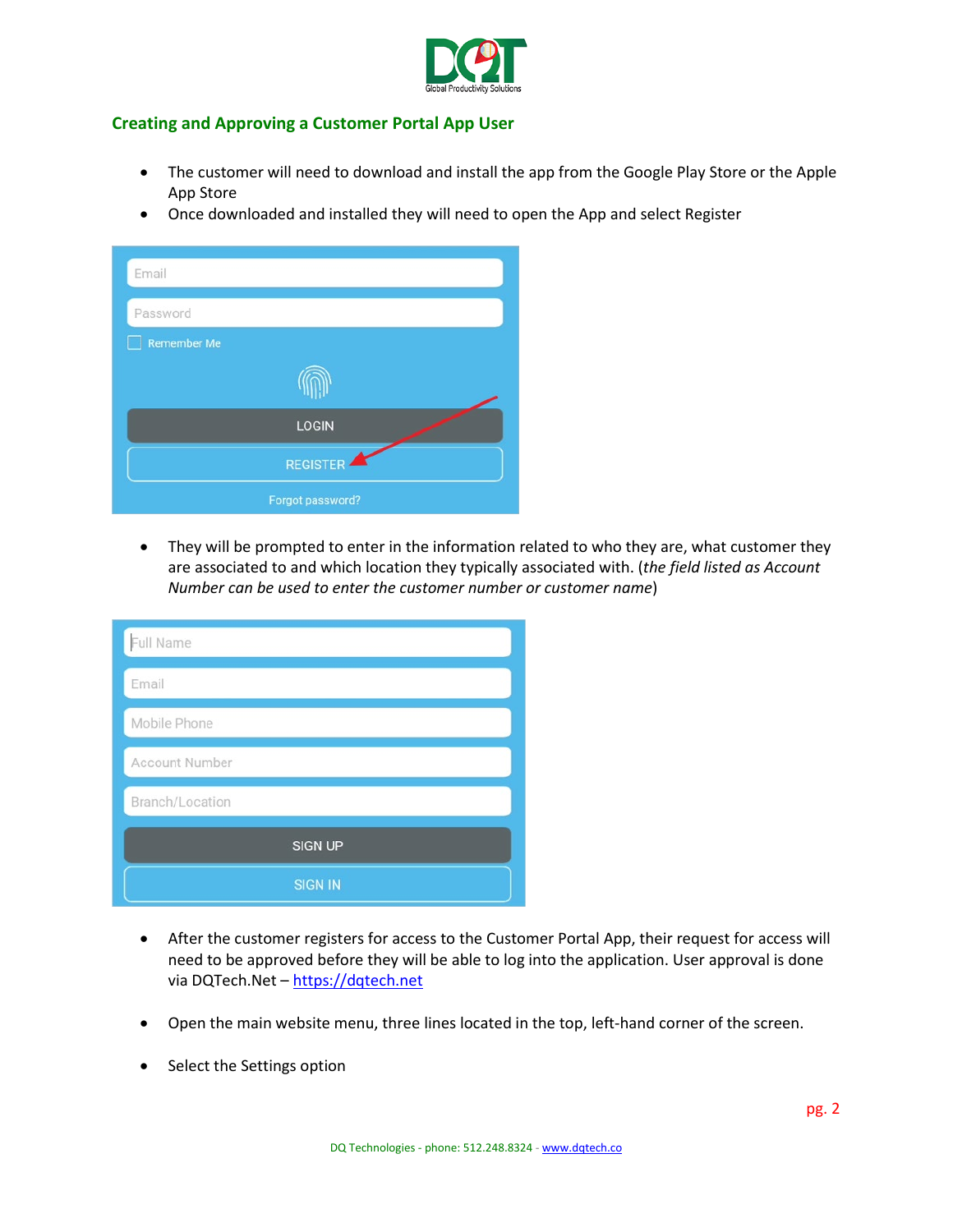

• Select the Settings option

| WELCOME:<br>Global Productivity Solution |              |
|------------------------------------------|--------------|
| Expand All                               | Collapse All |
| <b>GPS Tracking</b>                      |              |
| Dashboard                                |              |
| <b>Dynamic GeoFencing</b>                |              |
| <b>Reports</b>                           |              |
| <b>Orders</b>                            |              |
| ELD / eLogs                              |              |
| <b>My Account</b>                        |              |
| <b>Settings</b><br>⇖                     |              |
| <b>Change Password</b>                   |              |
| <b>About Us</b>                          |              |
| <b>Go Back To Older Look</b>             |              |
| <b>Visit Asset Management</b>            |              |
| Log Out                                  |              |

• In the upper right corner of the page, select Customer App User Access from the Settings down.



• Select the edit icon next to the pending request you want to approve.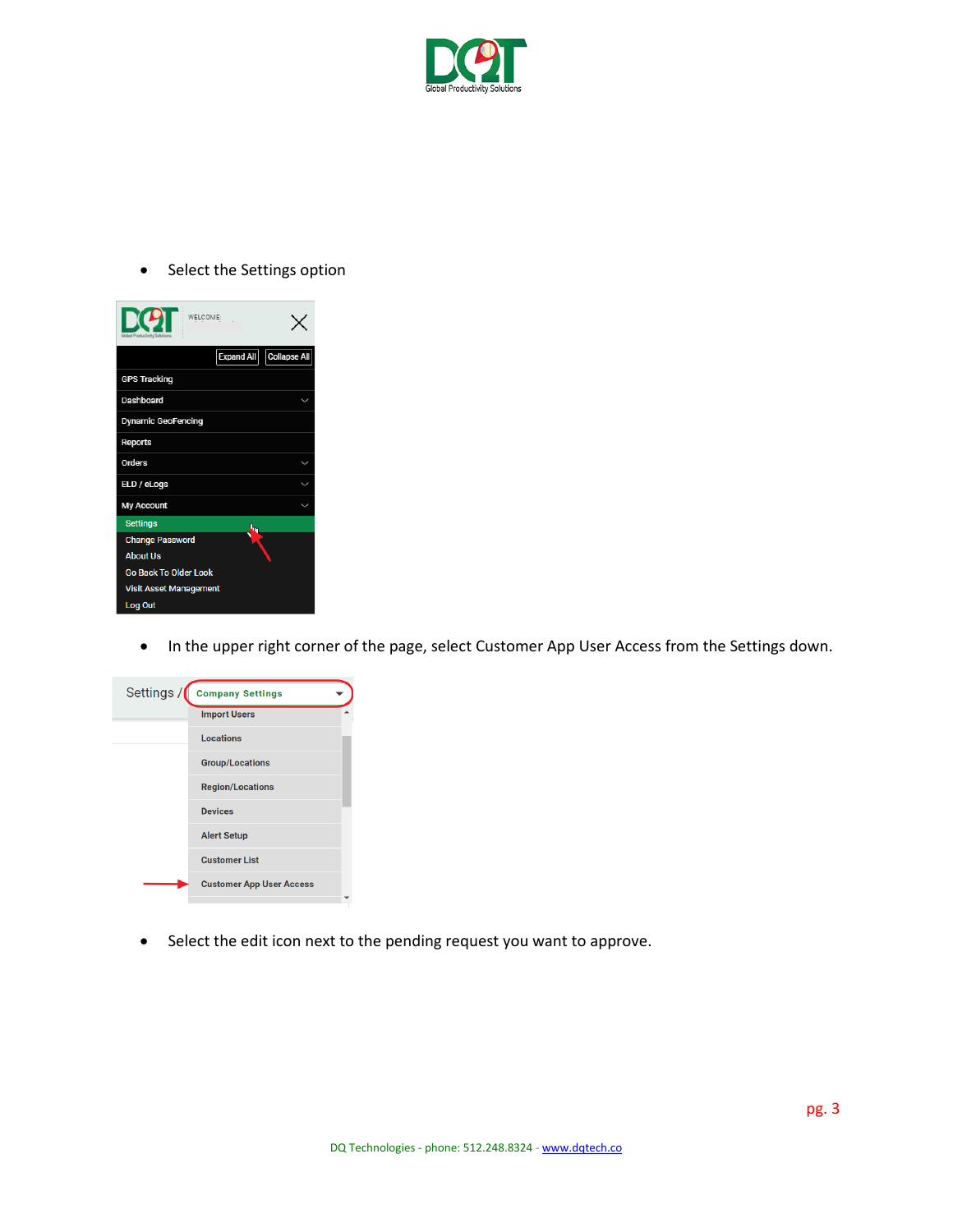

• Enter the customer number in the Main Account no. field and click, Add Main Account

| <b>Approve Access Request</b> |  |
|-------------------------------|--|
| <b>Main Account No</b>        |  |
| <b>Add Main Account</b>       |  |
|                               |  |
| <b>Cancel</b>                 |  |

• This will then display following screen where you can choose from the Job drop down to select the Job/ShipTo accounts for that customer that the user should have access to. Check the box next to the specific job accounts the user should have visibility to (or check the Check All option to automatically check all job accounts). Then click Approve

| <b>Approve Access Request</b>   |                                                              | $\mathbf{x}$    |
|---------------------------------|--------------------------------------------------------------|-----------------|
| <b>Main Account No</b>          |                                                              |                 |
|                                 | <b>Add Main Account</b>                                      |                 |
| <b>Main Account List</b>        |                                                              |                 |
| 205                             | Vou can switch between Main Account Numbers.<br>$\checkmark$ |                 |
| <b>Customer</b>                 |                                                              |                 |
| <b>COLORFUL IMP</b>             | $\checkmark$                                                 |                 |
| Job                             |                                                              |                 |
| Select -                        | じ                                                            |                 |
| $\blacktriangleright$ Check All | A.<br><b>Name</b>                                            | Selected Job(s) |
| <b>*</b> Uncheck All            | <b>LIMPERSSIONS LLC</b>                                      |                 |
| Search                          |                                                              |                 |
|                                 | Approve<br><b>Cancel</b>                                     |                 |
| <b>COLORFUL IMP</b>             |                                                              |                 |
|                                 |                                                              |                 |
|                                 |                                                              |                 |
|                                 |                                                              |                 |
|                                 |                                                              |                 |
|                                 |                                                              |                 |